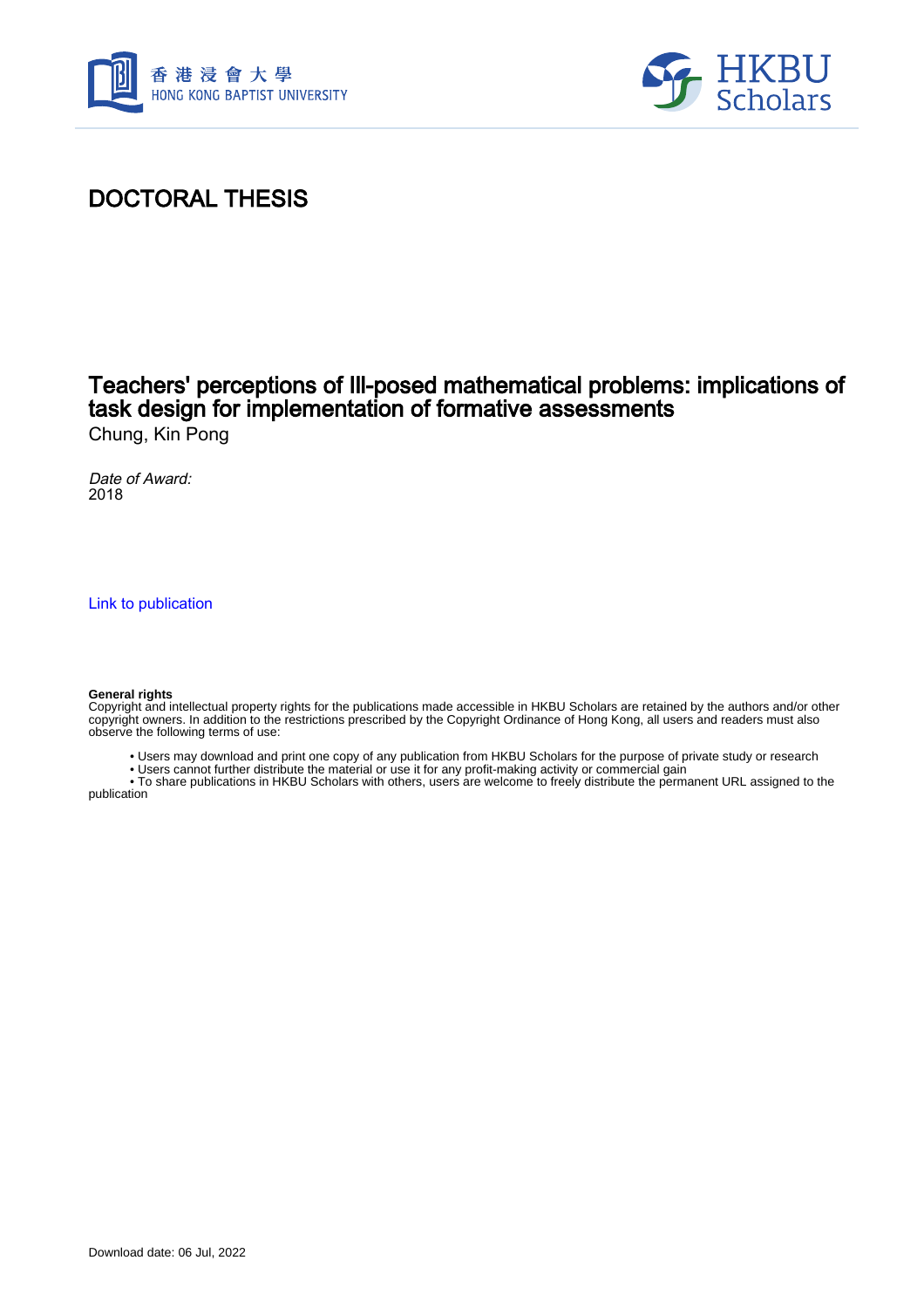#### Abstract of this thesis entitled

# **"Teachers' Perceptions of Ill-posed Mathematical Problems: Implications of Task Design for Implementation of Formative Assessments"**

Submitted by

### **Chung, Kin Pong**

for the degree of Doctor of Philosophy at Hong Kong Baptist University in May 2018

By manipulating constraints and goals, this study had generated some ill-posed problems in "Fractions" which were packed into 2 mathematical tasks for teacher uses in an intended exploration of their perceived effectiveness of teaching mathematical problem-solving against their student responses through the lens of the theory of formative assessment. Each ill-posed problem was characterized by certain descriptive "instability" that users would have to define own sets of mathematical assumptions for problem-solving inquiries. 3 highly qualified, experienced, and trained mathematics teachers were purposefully recruited, and instructed to acquire and mark student responses without any prior teaching and intervention. Each of these teachers' perceptions of ill-posed problems was acquired through a semi-structured clinical case-interview. All teachers in common demonstrated only individual singular mathematical problem-solving inquiries as major instructional adjustments during evaluation, even though individuals had ample opportunities in manipulating the described intention of each problem. Although some could realize inquiries from students being alternative to own used, not all would intend to change initial instructional plans of each problem and could design dedicated tasks in extending given problem-solving contexts for subsequent teaching and maintaining the described problem-solving intentions merely because of evaluation purposes. The resulting thick teacher perceptions were then analyzed by the Mayring's (2015) Qualitative Content Analysis (QCA) method for exploring particularly those who could intend to influence and get influenced by students' used mathematical assumptions in interviews. Certain unanticipated uses of assumptions of student individuals and groups were evidently found to have influenced cognitively some teachers' further problem-solving inquiries at some interview instants and stimulated their perception changes. In the lack of subject implementation in mathematics education for the theory of "formative" assessment (Black & Wiliam, 2009), based on its definition, these instants should be put as their potential creations of and/or capitalizations upon certain asynchronous moments of contingency according to their planning of instructional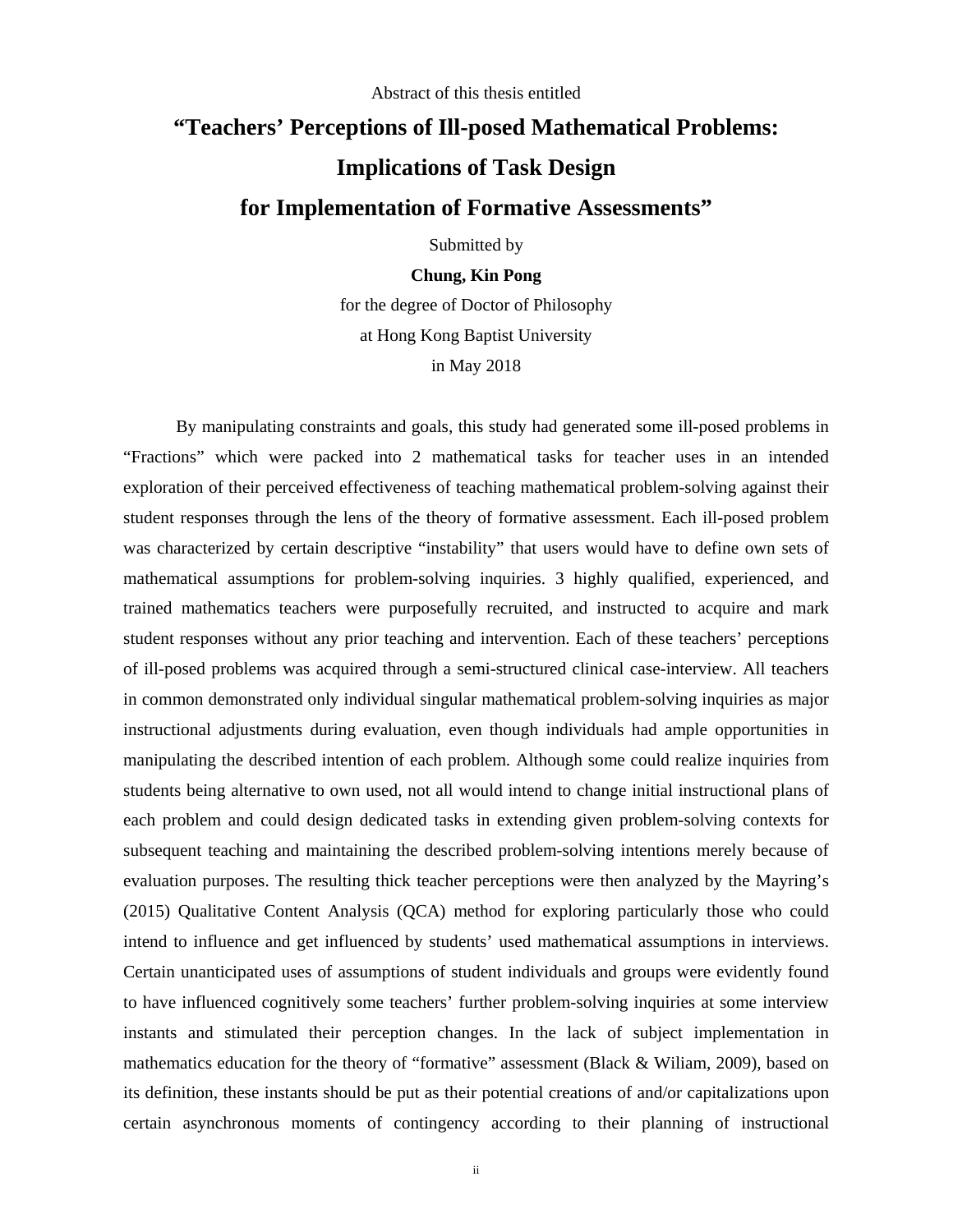adjustments for more comprehensive learning and definite growths of mathematical inquiries of students according to individuals' needs of problem-solving. Due to QCA, these perception changes might be characterized by four certain inductively formed categories of scenarios of perceptions, which were summarized as 1) Evaluation Perception, 2) Assumption Expansion Perception, 3) Assumption Collection Perception, and 4) Intention Indecision Perception. These scenarios of perceptions might be used to explore teachers' intentions, actions, and coherency in accounting for students' used assumptions in mathematical inquiries for given problem-solving contexts and extensions of given intentions of mathematical inquiries, particularly in their designs of mathematical tasks. Teacher uses of ill-posed problems were shown to have provided certain evidences in implementing formative assessments which should substantiate a subject implementation of its theory in the discipline of mathematics education. Methodologically, the current study also substantiate how theory-guided designs of ill-posed problems as well as generic plain text analysis through QCA have facilitate effectiveness comparisons of instructional adjustments within a teacher, across different teachers, decided prior knowledge, students of prior mathematical learning experiences, and students in different levels of schooling and class size.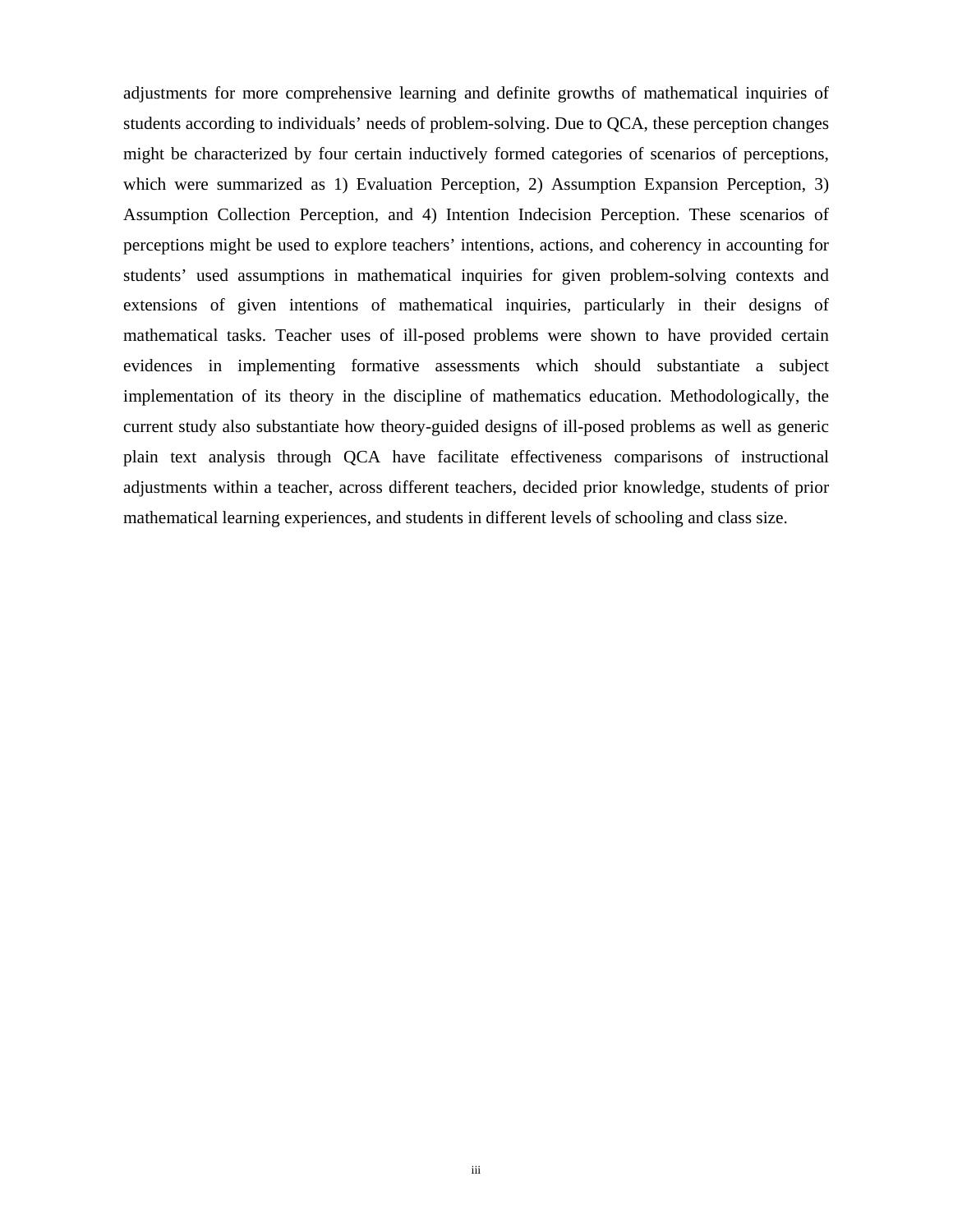## **TABLE OF CONTENTS**

| <b>DECLARATION</b>     |                                                                                               | 1    |
|------------------------|-----------------------------------------------------------------------------------------------|------|
| <b>ABSTRACT</b>        |                                                                                               | ii   |
| <b>DEDICATIONS</b>     |                                                                                               | iv   |
|                        | <b>ACKOWLEDGEMENTS</b>                                                                        | V    |
|                        | <b>TABLE OF CONTENTS</b>                                                                      | vii  |
| <b>LIST OF FIGURES</b> |                                                                                               | xii  |
| <b>LIST OF TABLES</b>  |                                                                                               | xiii |
|                        |                                                                                               |      |
| 1.1                    | Significance of this Study                                                                    | 2    |
| 1.2                    | Rise of the topic                                                                             |      |
| 1.3                    | Operational definitions                                                                       | 6    |
| Chapter 2              |                                                                                               | 8    |
| 2.1                    | Use of mathematical problems in classrooms $\&$ mathematical problem-solving in               |      |
|                        |                                                                                               | 9    |
| 2.1.1                  | Seeing mathematical problem-solving in 4 necessary perspectives for use of a                  |      |
|                        | The idiosyncratic psychological perspective of a personal problem and                         | 9    |
|                        | $a_{\cdot}$                                                                                   | 10   |
|                        |                                                                                               |      |
|                        | b. The necessary social-anthropological, pedagogical, and research perspectives in            | 11   |
| 2.1.2                  |                                                                                               | 14   |
|                        |                                                                                               | 15   |
|                        |                                                                                               | 16   |
|                        | $\mathcal{C}$ .                                                                               | 18   |
| 2.1.3                  | Issues in teaching mathematical problem-solving & design considerations for choices           |      |
|                        |                                                                                               | 20   |
|                        | Function of mathematical problem-solving in justifying mathematics teaching and               |      |
|                        |                                                                                               | 21   |
|                        | b.                                                                                            | 22   |
|                        | Being open to further meanings of mathematical problem-solving for this study                 | 27   |
| 2.2                    | Formative Assessment & Teaching Mathematical Problem-solving                                  | 28   |
| 2.2.1                  | Issues in effective teaching and learning of mathematics and mathematical problem-            |      |
|                        |                                                                                               | 29   |
|                        |                                                                                               | 29   |
|                        |                                                                                               | 31   |
| 2.2.2                  |                                                                                               | 37   |
|                        | $a$ .                                                                                         | 37   |
|                        | b.                                                                                            | 38   |
|                        | Use of problems for a Sadler's or Shepard's 'formative' assessment<br>$\mathcal{C}$ .         | 40   |
|                        | Use of problems for a 'formative' assessment of Wiliam & Thompson<br>d.                       | 41   |
|                        | e.                                                                                            | 42   |
|                        | f.                                                                                            | 43   |
|                        | g.                                                                                            | 43   |
|                        | The choice of a particular version of 'formative' assessment for this study<br>h.             | 52   |
| 2.3                    |                                                                                               | 55   |
| 2.3.1                  | Searching for design characteristics of ill-posed problems for this study                     | 58   |
|                        | A brief summary of necessary design characteristics of ill-posed problems from<br>$a_{\cdot}$ |      |
|                        |                                                                                               | 58   |
|                        | b.                                                                                            | 60   |
|                        | $\mathcal{C}$ .                                                                               | 63   |
| 2.3.2                  | Pedagogical intentions for designing ill-posed problems and for scrutinizing                  | 79   |
|                        |                                                                                               |      |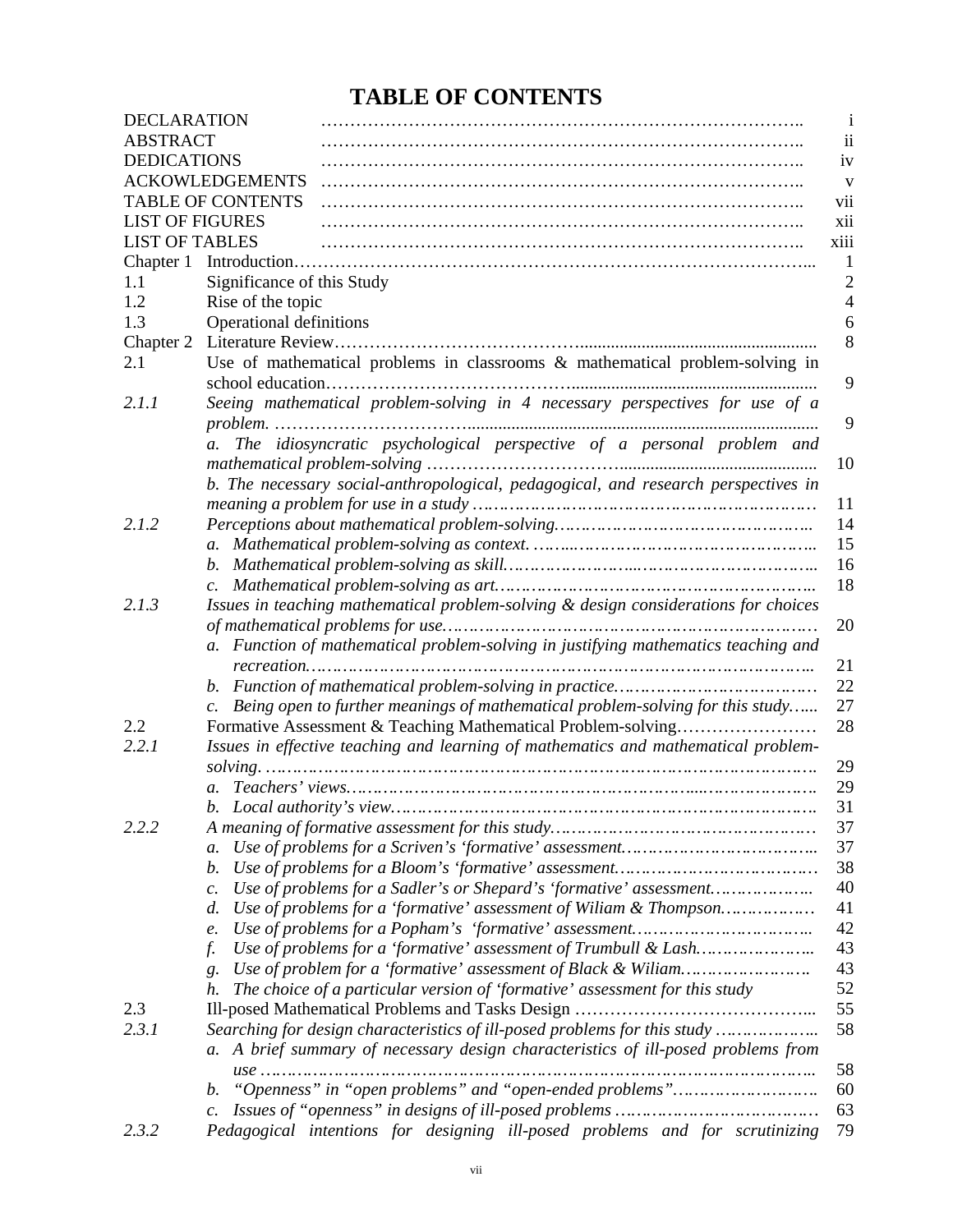|           | a. Necessary design intentions in posing ill-posed problems and intended potential                                                               |     |
|-----------|--------------------------------------------------------------------------------------------------------------------------------------------------|-----|
|           |                                                                                                                                                  | 80  |
|           | b. Necessary design intentions for exploring teachers' task design in suggested                                                                  |     |
|           |                                                                                                                                                  | 97  |
| 2.4       |                                                                                                                                                  | 106 |
| Chapter 3 |                                                                                                                                                  | 110 |
| 3.1       |                                                                                                                                                  | 111 |
| 3.1.1     |                                                                                                                                                  | 113 |
| 3.1.2     |                                                                                                                                                  | 117 |
| 3.1.3     |                                                                                                                                                  | 120 |
| 3.1.4     |                                                                                                                                                  | 121 |
| 3.1.5     |                                                                                                                                                  | 125 |
| 3.1.6     |                                                                                                                                                  | 126 |
| 3.1.7     |                                                                                                                                                  | 126 |
|           |                                                                                                                                                  | 128 |
| 3.1.8     |                                                                                                                                                  |     |
| 3.2       |                                                                                                                                                  | 129 |
| 3.2.1     | Design considerations on use of ill-posed problems for an exploration of effects to                                                              |     |
|           |                                                                                                                                                  | 131 |
|           | $a_{\cdot}$                                                                                                                                      | 132 |
|           | Intended sources of teachers, selected topic(s), and instructions of use                                                                         | 133 |
|           | Stimuli of "instability" & conception of "formative" assessment                                                                                  | 137 |
|           | Number of mathematical tasks, ill-posed problems, & pieces of instability<br>$d_{\cdot}$                                                         | 140 |
| 3.2.2     |                                                                                                                                                  | 147 |
|           |                                                                                                                                                  | 148 |
|           |                                                                                                                                                  | 149 |
| 3.2.3     |                                                                                                                                                  | 155 |
|           |                                                                                                                                                  | 156 |
|           |                                                                                                                                                  | 159 |
| 3.2.4     | Relationships of the use of researcher-designed tasks and the research questions                                                                 | 162 |
| 3.2.5     |                                                                                                                                                  | 164 |
|           | $a$ .                                                                                                                                            | 167 |
|           | b.                                                                                                                                               | 173 |
|           |                                                                                                                                                  | 174 |
|           | d. How to select teachers?<br>                                                                                                                   | 175 |
| 3.2.6     | The design decision for use of semi-structured interviewing and clinical interviewing                                                            |     |
|           | method                                                                                                                                           | 176 |
| 3.2.7     | The design decision for use of Maryring's Qualitative Content Analysis                                                                           |     |
|           |                                                                                                                                                  | 181 |
| Chapter 4 |                                                                                                                                                  | 186 |
| 4.1       |                                                                                                                                                  | 189 |
| 4.1.1     |                                                                                                                                                  | 189 |
|           | $a_{\cdot}$                                                                                                                                      | 190 |
|           | Perceived intention(s) of the problem(s) $\dots \dots \dots \dots \dots \dots \dots \dots \dots \dots \dots \dots \dots \dots \dots \dots$<br>b. | 191 |
|           | Used assumption(s) in mathematical problem-solving and perceived solution(s)<br>$\mathcal{C}$ .                                                  | 192 |
|           | d.                                                                                                                                               | 193 |
|           | Unanticipated assumption(s) from student response(s) and corresponding                                                                           |     |
|           | e.                                                                                                                                               | 194 |
|           |                                                                                                                                                  | 198 |
|           | f.                                                                                                                                               |     |
|           | Suggestions in instructional adjustments and intentions of creation of student<br>g.                                                             |     |
|           |                                                                                                                                                  | 199 |
|           | h.                                                                                                                                               | 202 |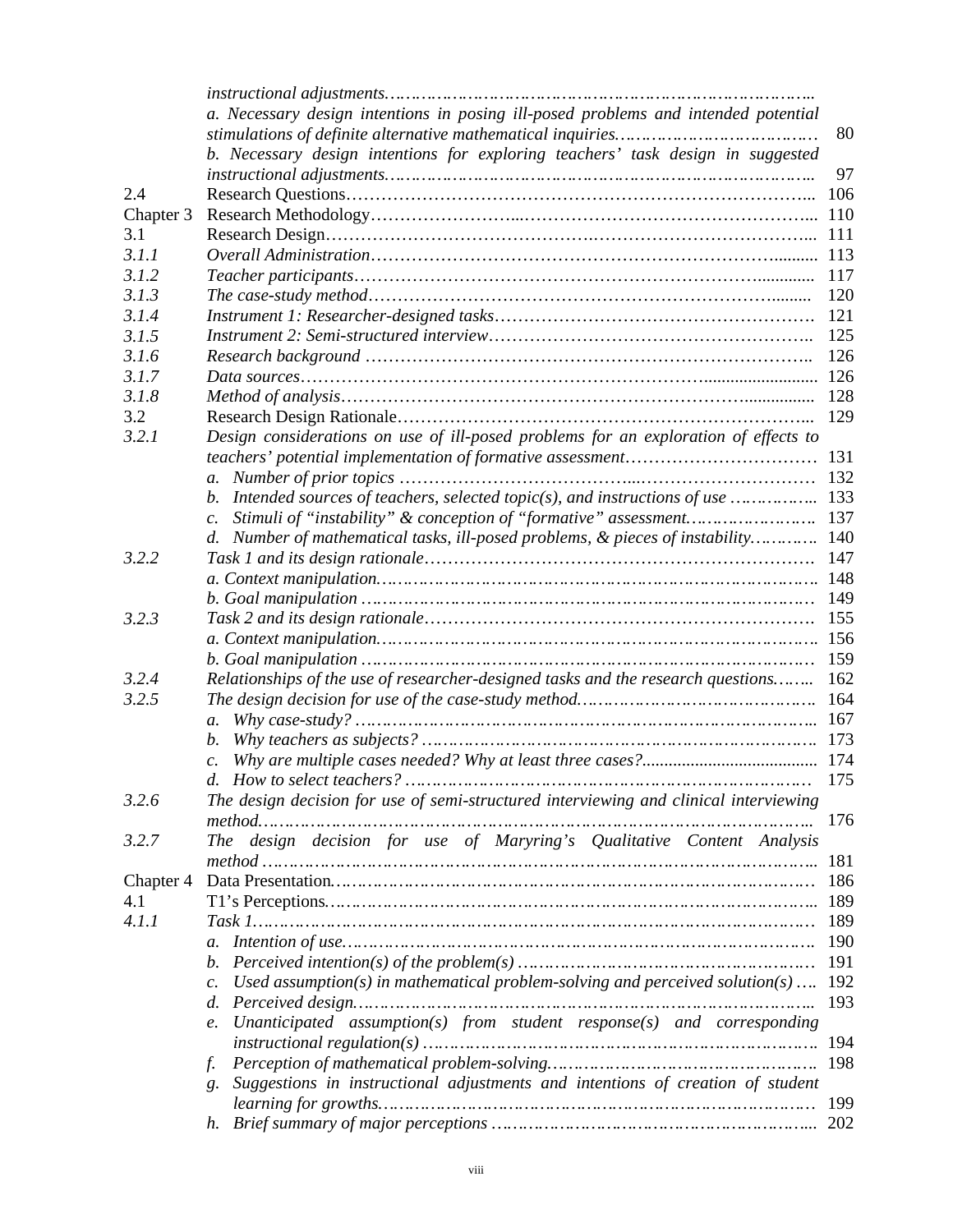| 203<br>$a_{\cdot}$<br>203<br>b.<br>Used assumption(s) in mathematical problem-solving and perceived solution(s)<br>204<br>$\mathcal{C}$ .<br>205<br>d.<br>Unanticipated assumption(s) from student response(s) and corresponding<br>e.<br>206<br>207<br>f.<br>Suggestions in instructional adjustments and intentions of creation of student<br>g.<br>207<br>208<br>4.2<br>208<br>4.2.1<br>209<br>210<br>$a$ .<br>211<br>b.<br>212<br>Used assumption(s) in mathematical problem-solving and perceived solution(s)<br>$\mathcal{C}$ .<br>215<br>$d_{\cdot}$<br>Unanticipated assumption(s) from student response(s) and corresponding<br>$\ell$ .<br>216<br>216<br>f.<br>Suggestions in instructional adjustments and intentions of creation of student<br>g.<br>217<br>220<br>h.<br>220<br>4.2.2<br>221<br>$a$ .<br>221<br>b.<br>Used assumption(s) in mathematical problem-solving and perceived solution(s)<br>221<br>$\mathcal{C}$ .<br>223<br>$d_{\cdot}$<br>Unanticipated assumption(s) from student response(s) and corresponding<br>e.<br>224<br>227<br>f.<br>Suggestions in instructional adjustments and intentions of creation of student<br>g.<br>231<br>233<br>h.<br>234<br>4.3<br>4.3.1<br>$a$ .<br>235<br>b.<br>Used assumption(s) in mathematical problem-solving and perceived solution(s) 236<br>$\mathcal{C}$ .<br>237<br>d.<br>Unanticipated assumption(s) from student response(s) and corresponding<br>e.<br>238<br>240<br>f.<br>Suggestions in instructional adjustments and intentions of creation of student<br>g.<br>242<br>243<br>h.<br>243<br>4.3.2<br>244<br>$a$ .<br>245<br>b.<br>Used assumption(s) in mathematical problem-solving and perceived solution(s) 245 | 4.1.2 |                 | 202 |
|--------------------------------------------------------------------------------------------------------------------------------------------------------------------------------------------------------------------------------------------------------------------------------------------------------------------------------------------------------------------------------------------------------------------------------------------------------------------------------------------------------------------------------------------------------------------------------------------------------------------------------------------------------------------------------------------------------------------------------------------------------------------------------------------------------------------------------------------------------------------------------------------------------------------------------------------------------------------------------------------------------------------------------------------------------------------------------------------------------------------------------------------------------------------------------------------------------------------------------------------------------------------------------------------------------------------------------------------------------------------------------------------------------------------------------------------------------------------------------------------------------------------------------------------------------------------------------------------------------------------------------------------------------------------------------------------------|-------|-----------------|-----|
|                                                                                                                                                                                                                                                                                                                                                                                                                                                                                                                                                                                                                                                                                                                                                                                                                                                                                                                                                                                                                                                                                                                                                                                                                                                                                                                                                                                                                                                                                                                                                                                                                                                                                                  |       |                 |     |
|                                                                                                                                                                                                                                                                                                                                                                                                                                                                                                                                                                                                                                                                                                                                                                                                                                                                                                                                                                                                                                                                                                                                                                                                                                                                                                                                                                                                                                                                                                                                                                                                                                                                                                  |       |                 |     |
|                                                                                                                                                                                                                                                                                                                                                                                                                                                                                                                                                                                                                                                                                                                                                                                                                                                                                                                                                                                                                                                                                                                                                                                                                                                                                                                                                                                                                                                                                                                                                                                                                                                                                                  |       |                 |     |
|                                                                                                                                                                                                                                                                                                                                                                                                                                                                                                                                                                                                                                                                                                                                                                                                                                                                                                                                                                                                                                                                                                                                                                                                                                                                                                                                                                                                                                                                                                                                                                                                                                                                                                  |       |                 |     |
|                                                                                                                                                                                                                                                                                                                                                                                                                                                                                                                                                                                                                                                                                                                                                                                                                                                                                                                                                                                                                                                                                                                                                                                                                                                                                                                                                                                                                                                                                                                                                                                                                                                                                                  |       |                 |     |
|                                                                                                                                                                                                                                                                                                                                                                                                                                                                                                                                                                                                                                                                                                                                                                                                                                                                                                                                                                                                                                                                                                                                                                                                                                                                                                                                                                                                                                                                                                                                                                                                                                                                                                  |       |                 |     |
|                                                                                                                                                                                                                                                                                                                                                                                                                                                                                                                                                                                                                                                                                                                                                                                                                                                                                                                                                                                                                                                                                                                                                                                                                                                                                                                                                                                                                                                                                                                                                                                                                                                                                                  |       |                 |     |
|                                                                                                                                                                                                                                                                                                                                                                                                                                                                                                                                                                                                                                                                                                                                                                                                                                                                                                                                                                                                                                                                                                                                                                                                                                                                                                                                                                                                                                                                                                                                                                                                                                                                                                  |       |                 |     |
|                                                                                                                                                                                                                                                                                                                                                                                                                                                                                                                                                                                                                                                                                                                                                                                                                                                                                                                                                                                                                                                                                                                                                                                                                                                                                                                                                                                                                                                                                                                                                                                                                                                                                                  |       |                 |     |
|                                                                                                                                                                                                                                                                                                                                                                                                                                                                                                                                                                                                                                                                                                                                                                                                                                                                                                                                                                                                                                                                                                                                                                                                                                                                                                                                                                                                                                                                                                                                                                                                                                                                                                  |       |                 |     |
|                                                                                                                                                                                                                                                                                                                                                                                                                                                                                                                                                                                                                                                                                                                                                                                                                                                                                                                                                                                                                                                                                                                                                                                                                                                                                                                                                                                                                                                                                                                                                                                                                                                                                                  |       |                 |     |
|                                                                                                                                                                                                                                                                                                                                                                                                                                                                                                                                                                                                                                                                                                                                                                                                                                                                                                                                                                                                                                                                                                                                                                                                                                                                                                                                                                                                                                                                                                                                                                                                                                                                                                  |       |                 |     |
|                                                                                                                                                                                                                                                                                                                                                                                                                                                                                                                                                                                                                                                                                                                                                                                                                                                                                                                                                                                                                                                                                                                                                                                                                                                                                                                                                                                                                                                                                                                                                                                                                                                                                                  |       |                 |     |
|                                                                                                                                                                                                                                                                                                                                                                                                                                                                                                                                                                                                                                                                                                                                                                                                                                                                                                                                                                                                                                                                                                                                                                                                                                                                                                                                                                                                                                                                                                                                                                                                                                                                                                  |       |                 |     |
|                                                                                                                                                                                                                                                                                                                                                                                                                                                                                                                                                                                                                                                                                                                                                                                                                                                                                                                                                                                                                                                                                                                                                                                                                                                                                                                                                                                                                                                                                                                                                                                                                                                                                                  |       |                 |     |
|                                                                                                                                                                                                                                                                                                                                                                                                                                                                                                                                                                                                                                                                                                                                                                                                                                                                                                                                                                                                                                                                                                                                                                                                                                                                                                                                                                                                                                                                                                                                                                                                                                                                                                  |       |                 |     |
|                                                                                                                                                                                                                                                                                                                                                                                                                                                                                                                                                                                                                                                                                                                                                                                                                                                                                                                                                                                                                                                                                                                                                                                                                                                                                                                                                                                                                                                                                                                                                                                                                                                                                                  |       |                 |     |
|                                                                                                                                                                                                                                                                                                                                                                                                                                                                                                                                                                                                                                                                                                                                                                                                                                                                                                                                                                                                                                                                                                                                                                                                                                                                                                                                                                                                                                                                                                                                                                                                                                                                                                  |       |                 |     |
|                                                                                                                                                                                                                                                                                                                                                                                                                                                                                                                                                                                                                                                                                                                                                                                                                                                                                                                                                                                                                                                                                                                                                                                                                                                                                                                                                                                                                                                                                                                                                                                                                                                                                                  |       |                 |     |
|                                                                                                                                                                                                                                                                                                                                                                                                                                                                                                                                                                                                                                                                                                                                                                                                                                                                                                                                                                                                                                                                                                                                                                                                                                                                                                                                                                                                                                                                                                                                                                                                                                                                                                  |       |                 |     |
|                                                                                                                                                                                                                                                                                                                                                                                                                                                                                                                                                                                                                                                                                                                                                                                                                                                                                                                                                                                                                                                                                                                                                                                                                                                                                                                                                                                                                                                                                                                                                                                                                                                                                                  |       |                 |     |
|                                                                                                                                                                                                                                                                                                                                                                                                                                                                                                                                                                                                                                                                                                                                                                                                                                                                                                                                                                                                                                                                                                                                                                                                                                                                                                                                                                                                                                                                                                                                                                                                                                                                                                  |       |                 |     |
|                                                                                                                                                                                                                                                                                                                                                                                                                                                                                                                                                                                                                                                                                                                                                                                                                                                                                                                                                                                                                                                                                                                                                                                                                                                                                                                                                                                                                                                                                                                                                                                                                                                                                                  |       |                 |     |
|                                                                                                                                                                                                                                                                                                                                                                                                                                                                                                                                                                                                                                                                                                                                                                                                                                                                                                                                                                                                                                                                                                                                                                                                                                                                                                                                                                                                                                                                                                                                                                                                                                                                                                  |       |                 |     |
|                                                                                                                                                                                                                                                                                                                                                                                                                                                                                                                                                                                                                                                                                                                                                                                                                                                                                                                                                                                                                                                                                                                                                                                                                                                                                                                                                                                                                                                                                                                                                                                                                                                                                                  |       |                 |     |
|                                                                                                                                                                                                                                                                                                                                                                                                                                                                                                                                                                                                                                                                                                                                                                                                                                                                                                                                                                                                                                                                                                                                                                                                                                                                                                                                                                                                                                                                                                                                                                                                                                                                                                  |       |                 |     |
|                                                                                                                                                                                                                                                                                                                                                                                                                                                                                                                                                                                                                                                                                                                                                                                                                                                                                                                                                                                                                                                                                                                                                                                                                                                                                                                                                                                                                                                                                                                                                                                                                                                                                                  |       |                 |     |
|                                                                                                                                                                                                                                                                                                                                                                                                                                                                                                                                                                                                                                                                                                                                                                                                                                                                                                                                                                                                                                                                                                                                                                                                                                                                                                                                                                                                                                                                                                                                                                                                                                                                                                  |       |                 |     |
|                                                                                                                                                                                                                                                                                                                                                                                                                                                                                                                                                                                                                                                                                                                                                                                                                                                                                                                                                                                                                                                                                                                                                                                                                                                                                                                                                                                                                                                                                                                                                                                                                                                                                                  |       |                 |     |
|                                                                                                                                                                                                                                                                                                                                                                                                                                                                                                                                                                                                                                                                                                                                                                                                                                                                                                                                                                                                                                                                                                                                                                                                                                                                                                                                                                                                                                                                                                                                                                                                                                                                                                  |       |                 |     |
|                                                                                                                                                                                                                                                                                                                                                                                                                                                                                                                                                                                                                                                                                                                                                                                                                                                                                                                                                                                                                                                                                                                                                                                                                                                                                                                                                                                                                                                                                                                                                                                                                                                                                                  |       |                 |     |
|                                                                                                                                                                                                                                                                                                                                                                                                                                                                                                                                                                                                                                                                                                                                                                                                                                                                                                                                                                                                                                                                                                                                                                                                                                                                                                                                                                                                                                                                                                                                                                                                                                                                                                  |       |                 |     |
|                                                                                                                                                                                                                                                                                                                                                                                                                                                                                                                                                                                                                                                                                                                                                                                                                                                                                                                                                                                                                                                                                                                                                                                                                                                                                                                                                                                                                                                                                                                                                                                                                                                                                                  |       |                 |     |
|                                                                                                                                                                                                                                                                                                                                                                                                                                                                                                                                                                                                                                                                                                                                                                                                                                                                                                                                                                                                                                                                                                                                                                                                                                                                                                                                                                                                                                                                                                                                                                                                                                                                                                  |       |                 |     |
|                                                                                                                                                                                                                                                                                                                                                                                                                                                                                                                                                                                                                                                                                                                                                                                                                                                                                                                                                                                                                                                                                                                                                                                                                                                                                                                                                                                                                                                                                                                                                                                                                                                                                                  |       |                 |     |
|                                                                                                                                                                                                                                                                                                                                                                                                                                                                                                                                                                                                                                                                                                                                                                                                                                                                                                                                                                                                                                                                                                                                                                                                                                                                                                                                                                                                                                                                                                                                                                                                                                                                                                  |       |                 |     |
|                                                                                                                                                                                                                                                                                                                                                                                                                                                                                                                                                                                                                                                                                                                                                                                                                                                                                                                                                                                                                                                                                                                                                                                                                                                                                                                                                                                                                                                                                                                                                                                                                                                                                                  |       |                 |     |
|                                                                                                                                                                                                                                                                                                                                                                                                                                                                                                                                                                                                                                                                                                                                                                                                                                                                                                                                                                                                                                                                                                                                                                                                                                                                                                                                                                                                                                                                                                                                                                                                                                                                                                  |       |                 |     |
|                                                                                                                                                                                                                                                                                                                                                                                                                                                                                                                                                                                                                                                                                                                                                                                                                                                                                                                                                                                                                                                                                                                                                                                                                                                                                                                                                                                                                                                                                                                                                                                                                                                                                                  |       |                 |     |
|                                                                                                                                                                                                                                                                                                                                                                                                                                                                                                                                                                                                                                                                                                                                                                                                                                                                                                                                                                                                                                                                                                                                                                                                                                                                                                                                                                                                                                                                                                                                                                                                                                                                                                  |       |                 |     |
|                                                                                                                                                                                                                                                                                                                                                                                                                                                                                                                                                                                                                                                                                                                                                                                                                                                                                                                                                                                                                                                                                                                                                                                                                                                                                                                                                                                                                                                                                                                                                                                                                                                                                                  |       |                 |     |
|                                                                                                                                                                                                                                                                                                                                                                                                                                                                                                                                                                                                                                                                                                                                                                                                                                                                                                                                                                                                                                                                                                                                                                                                                                                                                                                                                                                                                                                                                                                                                                                                                                                                                                  |       |                 |     |
|                                                                                                                                                                                                                                                                                                                                                                                                                                                                                                                                                                                                                                                                                                                                                                                                                                                                                                                                                                                                                                                                                                                                                                                                                                                                                                                                                                                                                                                                                                                                                                                                                                                                                                  |       |                 |     |
|                                                                                                                                                                                                                                                                                                                                                                                                                                                                                                                                                                                                                                                                                                                                                                                                                                                                                                                                                                                                                                                                                                                                                                                                                                                                                                                                                                                                                                                                                                                                                                                                                                                                                                  |       |                 |     |
|                                                                                                                                                                                                                                                                                                                                                                                                                                                                                                                                                                                                                                                                                                                                                                                                                                                                                                                                                                                                                                                                                                                                                                                                                                                                                                                                                                                                                                                                                                                                                                                                                                                                                                  |       |                 |     |
|                                                                                                                                                                                                                                                                                                                                                                                                                                                                                                                                                                                                                                                                                                                                                                                                                                                                                                                                                                                                                                                                                                                                                                                                                                                                                                                                                                                                                                                                                                                                                                                                                                                                                                  |       |                 |     |
|                                                                                                                                                                                                                                                                                                                                                                                                                                                                                                                                                                                                                                                                                                                                                                                                                                                                                                                                                                                                                                                                                                                                                                                                                                                                                                                                                                                                                                                                                                                                                                                                                                                                                                  |       |                 |     |
|                                                                                                                                                                                                                                                                                                                                                                                                                                                                                                                                                                                                                                                                                                                                                                                                                                                                                                                                                                                                                                                                                                                                                                                                                                                                                                                                                                                                                                                                                                                                                                                                                                                                                                  |       |                 |     |
|                                                                                                                                                                                                                                                                                                                                                                                                                                                                                                                                                                                                                                                                                                                                                                                                                                                                                                                                                                                                                                                                                                                                                                                                                                                                                                                                                                                                                                                                                                                                                                                                                                                                                                  |       |                 |     |
|                                                                                                                                                                                                                                                                                                                                                                                                                                                                                                                                                                                                                                                                                                                                                                                                                                                                                                                                                                                                                                                                                                                                                                                                                                                                                                                                                                                                                                                                                                                                                                                                                                                                                                  |       |                 |     |
|                                                                                                                                                                                                                                                                                                                                                                                                                                                                                                                                                                                                                                                                                                                                                                                                                                                                                                                                                                                                                                                                                                                                                                                                                                                                                                                                                                                                                                                                                                                                                                                                                                                                                                  |       | $\mathcal{C}$ . |     |
| 247<br>d.                                                                                                                                                                                                                                                                                                                                                                                                                                                                                                                                                                                                                                                                                                                                                                                                                                                                                                                                                                                                                                                                                                                                                                                                                                                                                                                                                                                                                                                                                                                                                                                                                                                                                        |       |                 |     |
| Unanticipated assumption(s) from student response(s) and corresponding 248<br>e.                                                                                                                                                                                                                                                                                                                                                                                                                                                                                                                                                                                                                                                                                                                                                                                                                                                                                                                                                                                                                                                                                                                                                                                                                                                                                                                                                                                                                                                                                                                                                                                                                 |       |                 |     |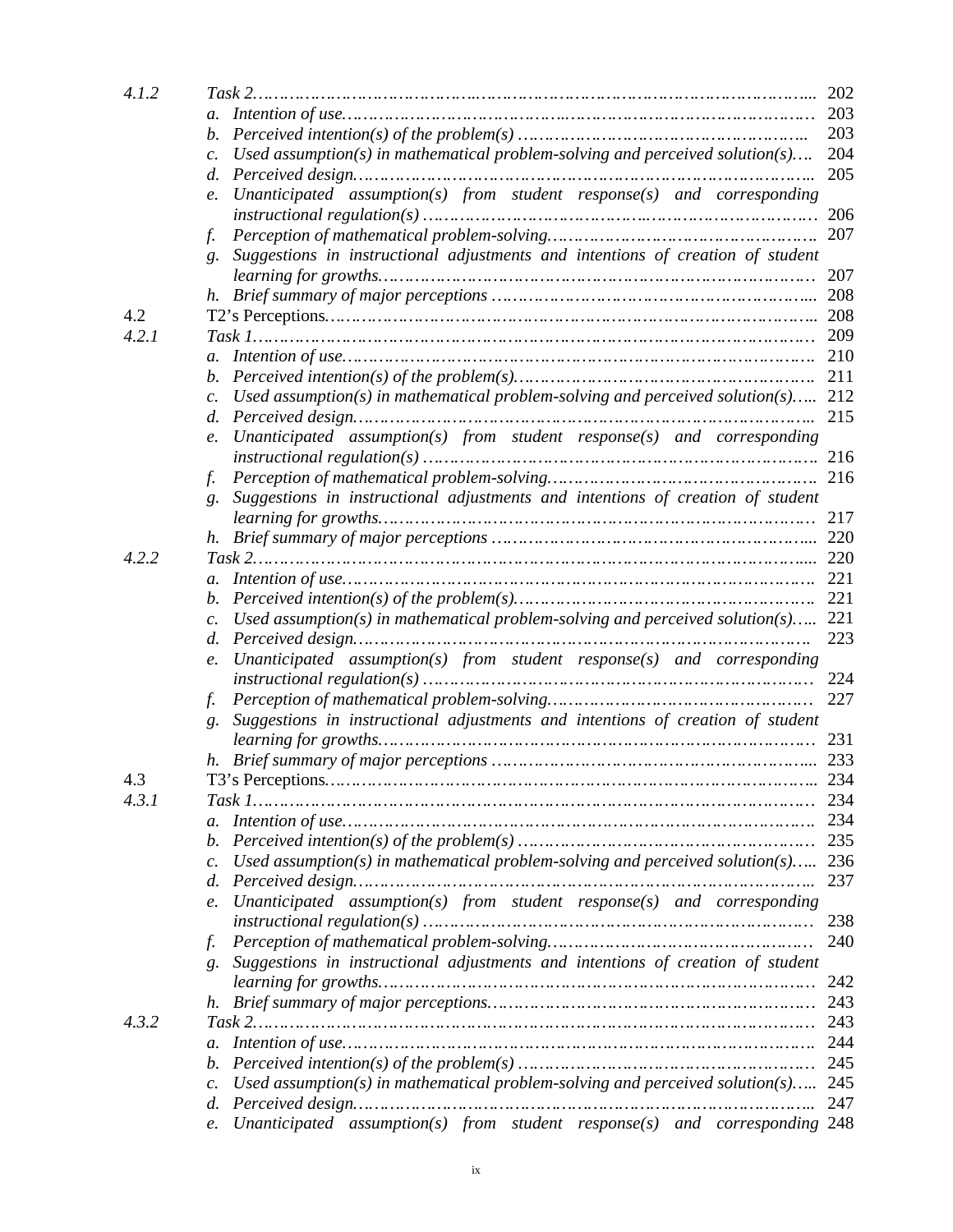|           | f.                                                                                   | 252 |
|-----------|--------------------------------------------------------------------------------------|-----|
|           | Suggestions in instructional adjustments and intentions of creation of student<br>g. |     |
|           |                                                                                      | 253 |
|           | h.                                                                                   | 254 |
| Chapter 5 |                                                                                      | 255 |
| 5.1       |                                                                                      | 255 |
| 5.1.1     |                                                                                      | 257 |
| 5.1.2     |                                                                                      |     |
|           |                                                                                      | 257 |
| 5.1.3     |                                                                                      | 259 |
| 5.1.4     |                                                                                      | 259 |
| 5.2       |                                                                                      | 260 |
| 5.2.1     |                                                                                      | 260 |
|           | $a_{\cdot}$                                                                          | 260 |
|           | <sub>h</sub>                                                                         | 261 |
|           |                                                                                      | 262 |
|           | d.                                                                                   | 263 |
|           | $\mathbf{e}$ .                                                                       | 265 |
| 5.2.2     |                                                                                      | 266 |
|           | $\mathfrak{a}$ .                                                                     | 267 |
|           |                                                                                      |     |
|           |                                                                                      | 269 |
|           |                                                                                      | 271 |
| 5.2.3     |                                                                                      | 273 |
|           | $\mathfrak{a}$ .                                                                     | 273 |
|           | $h_{\cdot}$                                                                          | 274 |
|           |                                                                                      | 275 |
| 5.2.4     |                                                                                      | 277 |
|           |                                                                                      | 277 |
|           | b.                                                                                   | 278 |
| 5.2.5     |                                                                                      | 281 |
|           |                                                                                      | 281 |
|           | $b_{\cdot}$                                                                          | 285 |
| 5.2.6     |                                                                                      | 294 |
|           |                                                                                      | 294 |
|           |                                                                                      |     |
|           | b. Scenario 4                                                                        | 298 |
| 5.3       | Teachers' task design for instructional adjustments at different perceptions         | 299 |
| 5.3.1     |                                                                                      | 300 |
|           | $\mathfrak{a}$ .                                                                     | 300 |
|           | b.                                                                                   | 304 |
|           |                                                                                      | 312 |
| 5.3.2     |                                                                                      | 314 |
|           | $a$ .                                                                                | 314 |
|           | b.                                                                                   | 317 |
|           | $\mathcal{C}$ .                                                                      | 320 |
| 5.4       | Summary of findings in revealed scenarios of perceptions, used assumptions for       |     |
|           |                                                                                      | 326 |
|           |                                                                                      |     |
| Chapter 6 |                                                                                      | 332 |
| 6.1       | Teacher Perceptions and Task Design for Potential Implementation of Formative        |     |
|           |                                                                                      | 332 |
| 6.1.1     |                                                                                      | 332 |
| 6.1.2     |                                                                                      | 337 |
| 6.1.3     |                                                                                      | 346 |